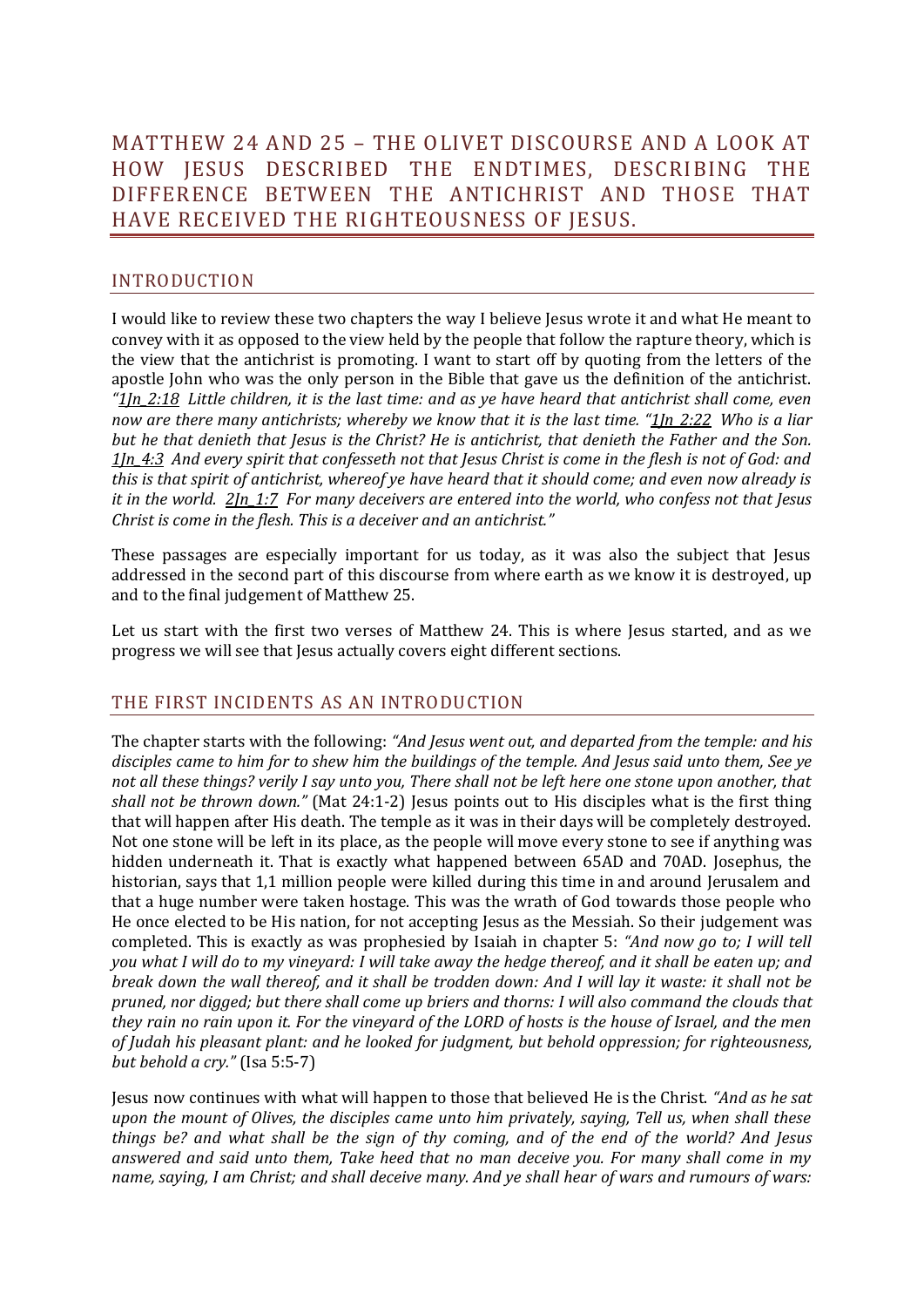*see that ye be not troubled: for all these things must come to pass, but the end is not yet. For nation shall rise against nation, and kingdom against kingdom: and there shall be famines, and pestilences, and earthquakes, in divers places. All these are the beginning of sorrows. Then shall they deliver you up to be afflicted, and shall kill you: and ye shall be hated of all nations for my name's sake. And then shall many be offended, and shall betray one another, and shall hate one another. And many false prophets shall rise, and shall deceive many. And because iniquity shall abound, the love of many shall wax cold. But he that shall endure unto the end, the same shall be saved. And this gospel of the kingdom shall be preached in all the world for a witness unto all nations; and then shall the end come."* (Mat 24:3-14)

Just like us today, many of these people did not understand the impact of the words that Jesus spoke, and they asked Him to explain it to them. This scripture still confuses people today and everybody wants to apply their own understanding to this scripture. For this reason we have to examine what Jesus meant with this passage.

## THE FIRST SIGN

Jesus now starts with the first part about the temple. *"When ye therefore shall see the abomination of desolation, spoken of by Daniel the prophet, stand in the holy place, (whoso readeth, let him understand:) Then let them which be in Judaea flee into the mountains: Let him which is on the housetop not come down to take any thing out of his house: Neither let him which is in the field return back to take his clothes. And woe unto them that are with child, and to them that give suck in those days! But pray ye that your flight be not in the winter, neither on the sabbath day: For then shall be great tribulation, such as was not since the beginning of the world to this time, no, nor ever shall be. And except those days should be shortened, there should no flesh be saved: but for the elect's sake those days shall be shortened."* (Mat 24:15-22) This part of what Jesus teaches explains what will happen to the temple after His death and resurrection. He also tells us who will destroy the temple, as He refers to the prophet Daniel, and described in Daniel 9:26. "*And after threescore and two weeks shall Messiah be cut off, but not for himself: and the people of the prince that shall come shall destroy the city and the sanctuary; and the end thereof shall be with a flood, and unto the end of the war desolations are determined".* Jesus declares here that He as the Messiah will be killed after his ministry of three and a half years, but that it will be of no benefit to Him. He then continues and says that the prince or head of a nation that was not a great worldly kingdom during the time of Daniel, will destroy the temple, the sanctuary and Jerusalem, and that Jerusalem will be a place of desolations and war for the Jewish people until the end of time. The soldiers will run over Jerusalem like a flood of water, and no soldier will be left standing trying to defend Jerusalem. If we look at other passage in the book of Daniel we find that he mostly refer to soldiers as a flood, as he also uses this example in chapter 11 verse 40: *"And at the time of the end shall the king of the south push at him: and the king of the north shall come against him like a whirlwind, with chariots, and with horsemen, and with many ships; and he shall enter into the countries, and shall overflow and pass over."*

So the first part of this teaching of Jesus tells us what will happen to Jerusalem. He now continues and tells what His followers should do when they see that the Romans are coming to destroy Jerusalem. He emphasizes that they should not depend on people that will tell them that the LORD will protect them during this siege, but that they should flee to the mountains. They have to believe what He is telling them and they themselves have to take action. This is also what Paul was saying to the people in Rome when he wrote his letter to them, that they will form the core of those spared during this destruction of Jerusalem. Paul writes as follows in Romans 11 verse 5: *"Even so then at this present time also there is a remnant according to the election of grace."* So this is the end of that period with the destruction of Jerusalem. These people that fled Jerusalem were also probably part of the people that started the church in Rome and other places around the near eastern countries.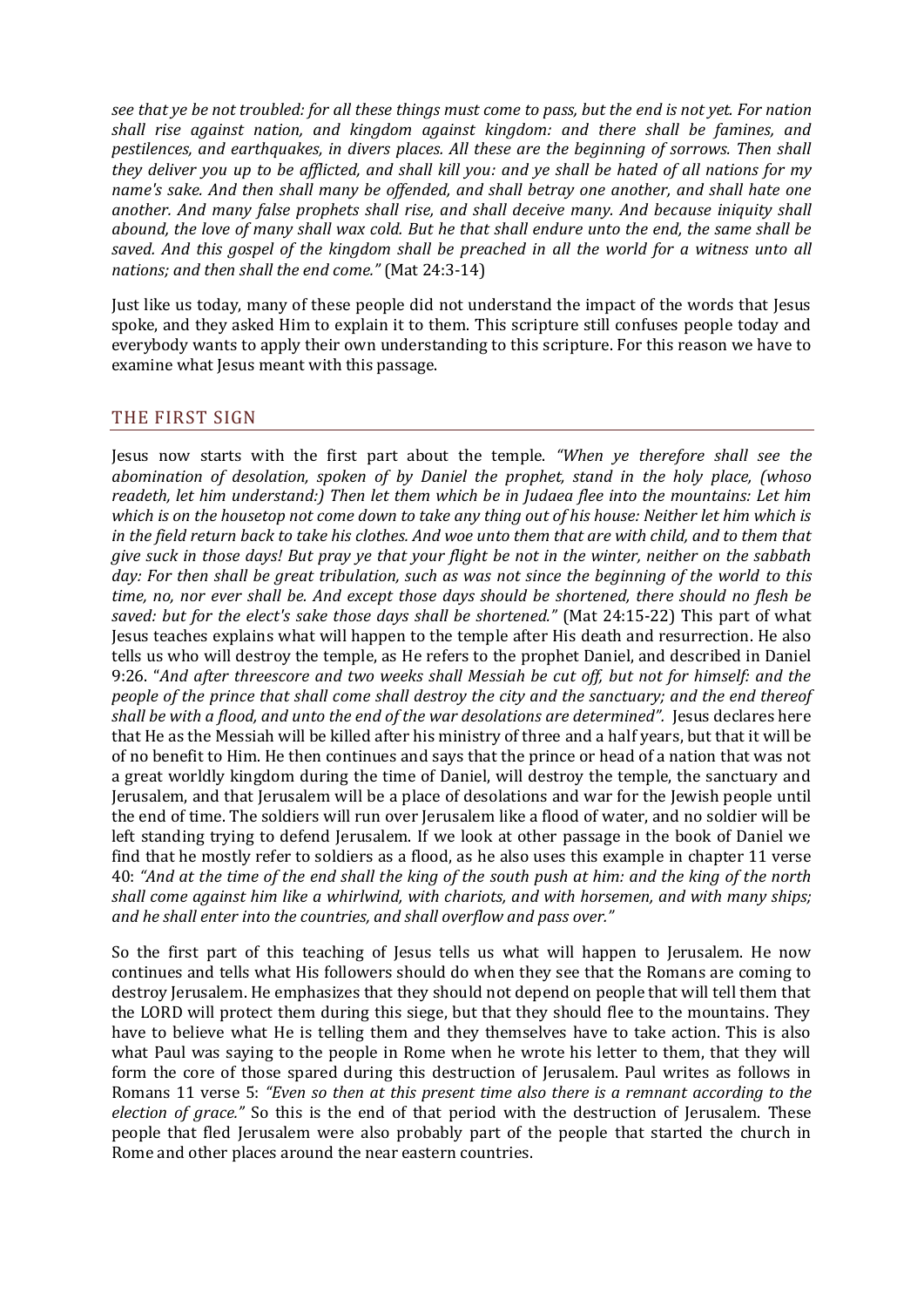#### THE TIME WE ARE LIVING IN CURRENTLY

Jesus now explains to His followers what will happen after the destruction of Jerusalem up to the time of His return. *"Then if any man shall say unto you, Lo, here is Christ, or there; believe it not. For there shall arise false Christs, and false prophets, and shall shew great signs and wonders; insomuch that, if it were possible, they shall deceive the very elect. Behold, I have told you before. Wherefore if they shall say unto you, Behold, he is in the desert; go not forth: behold, he is in the secret chambers; believe it not. For as the lightning cometh out of the east, and shineth even unto the west; so shall also the coming of the Son of man be. For wheresoever the carcase is, there will the eagles be gathered together."* (Mat 24:23-28) Here we see that the one outstanding feature of this time will be how the antichrist will seduce people is by appointing so-called kings, and getting people to follow their lies and deceptions. How many times have we heard of a new "revival" and all you have to do is go there and you are as good as being in heaven already, as it is definitely a new move of GodOne incident that I will remember nearly all my life is that when the LORD called Moses to lead Israel out of Egypt, He called Moses at the back of the mountain, a place where very few people ever come. We always want to be in the limelight, the front of the mountain, and definitaly not the back of the mountain.

Jesus tells us and His disciples that that we will have to endure many attempts by the enemy of Christ, the antichrist, as he will try and convince as many people as is possible to follow him and his teachings into hell, a place where I know most people do not want to end up in. Who does John says is the antichrist again? *"And every spirit that confesseth not that Jesus Christ is come in the flesh is not of God: and this is that spirit of antichrist, whereof ye have heard that it should come; and even now already is it in the world."* (1Jn 4:3) *"For many deceivers are entered into the world, who confess not that Jesus Christ is come in the flesh. This is a deceiver and an antichrist."* (2Jn 1:7) The Apostle Paul also gives us another description of who the antichrist will comprise of. *"And even as they did not like to retain God in their knowledge, God gave them over to a reprobate mind, to do those things which are not convenient; Being filled with all unrighteousness, fornication, wickedness, covetousness, maliciousness; full of envy, murder, debate, deceit, malignity; whisperers, Backbiters, haters of God, despiteful, proud, boasters, inventors of evil things, disobedient to parents, Without understanding, covenantbreakers, without natural affection, implacable, unmerciful: Who knowing the judgment of God, that they which commit such things are worthy of death, not only do the same, but have pleasure in them that do them."* (Rom 1:28-32) So not only will the antichrist comprise of those who do not confess that Jesus is the Messiah, but also those that claim that Jesus has to return in the flesh again to earth to convince those who did not believe that Jesus was the Christ while He was on earth during His ministry time, to convince them during His second return when the Jews will convert en mass to accept Him as the Christ, the Messiah. They not only say that He has to return again, but by implication actually declare that Jesus is a liar as when Jesus said "It is finished" on the cross, he was actually not finished yet. He still has to return to earth again and reign in Jerusalem for three and a half years, but they fail to see that He is already reigning in the heavenly Jerusalem. According to them Jesus will have to reign in Jerusalem for 1000 years, while we as gentiles will be left in limbo without Christ as He will reign in Jerusalem and be king over all the earth. This is in contrast to Revelation 6 where with the opening of the sixth seal the world and stars will all be destroyed. So this includes all those who teach the dispensasionalist doctrine as they not only support the Jews, but they also claim that God has changed His ways with each of their dispensations. So the fact that the writer of Hebrews says the following: *"Heb 13:8 Jesus Christ the same yesterday, and to day, and for ever"* is according to them not correct as the LORD can change His mind depending on who He is working with. So we can never be sure that a passage is correct and that we can trust it, as the LORD can change His mind. *"And I looked when He broke the sixth seal, and there was a great earthquake; and the sun became black as sackcloth [made] of hair, and the whole moon became like blood; and the stars of the sky fell to the earth, as a fig tree casts its unripe figs when shaken by a great wind. And the sky was split apart like a scroll when it is rolled up; and every mountain and island were moved out of*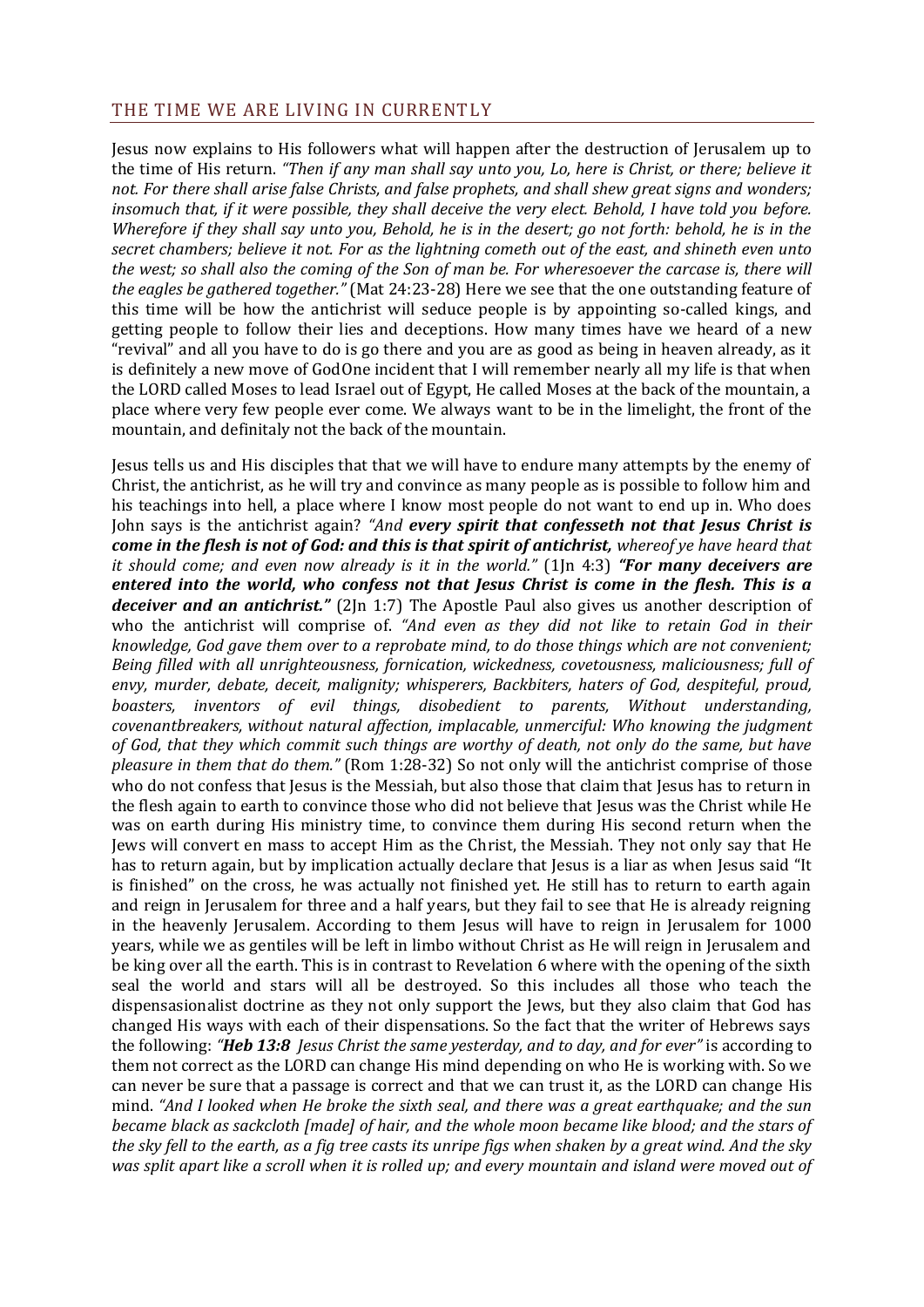*their places. And the kings of the earth and the great men and the commanders and the rich and the strong and every slave and free man, hid themselves in the caves and among the rocks of the mountains; and they said to the mountains and to the rocks, "Fall on us and hide us from the presence of Him who sits on the throne, and from the wrath of the Lamb; for the great day of their wrath has come; and who is able to stand?"* (Rev 6:12-17).

From this we see that the antichrist are those that do not believe that Jesus is the Christ, as well as those who believe and insist that He must come again to convince the Jews that He is the Christ. So these are the people we call Christian Zionists today and they mostly are part of the New Apostolic Reformation, or NAR as they are also known as. When we look at the scripture where Jesus used Lazarus and the rich man as examples, we find that He says to the rich man that his brothers have Moses and the prophets, which is all they need to see that He was the Christ. He actually tells him that even if someone would arise from the dead that they still would not believe. And that is exactly what happened. Jesus was resurrected but is still not seen as the Messiah by the Jews. So the antichrist has their own Bible and commentary in the form of the Scofield Bible and the Darby translation. They will all tell you that it is the King James Version, but what they don't tell you is that they believe more in the study notes of Scofield as in the Bible itself. So the antichrist is alive and well in the Church today doing his job of deceiving Christians. So the antichrist is not the Roman church or the Ulluminati or the Jewish faith or some other figure that still has to rise, but we will all be judged individually, and those that believe that Jesus already accomplished everything he came to do, will be with Him in Heaven. So the antichrist include the Jewish faith, the Muslims and all "christians" that cling to the rapture theory and the teachings of "their" leaders, like John Haggee, Kenneth Copeland, Joel Osteen and all their NAR buddies, plus the Mormons, Christian Zionists and a all of the eastern religions of other people. While on this point I would like to point out that the rich man was a Jew, and he asked Abraham to send Lazarus to tell his brothers that they must believe that Jesus is the Messiah or they too will end up in hell. So his ethnicity had no impact on his destination. Israel in the Old Testament comprised of the Church, and were even referred to as a congregation by Moses in Exodus 12. *"All the congregation of Israel are to celebrate this. "But if a stranger sojourns with you, and celebrates the Passover to the LORD, let all his males be circumcised, and then let him come near to celebrate it; and he shall be like a native of the land. But no uncircumcised person may eat of it. "The same law shall apply to the native as to the stranger who sojourns among you."* (Exo 12:47-49) To read more about this you will find a full discussion here: [http://shamaministries.org.za/wp/blog/2017/07/30/jews-nation-church](http://shamaministries.org.za/wp/blog/2017/07/30/jews-nation-church-grouping-2/)[grouping-2/](http://shamaministries.org.za/wp/blog/2017/07/30/jews-nation-church-grouping-2/)

# THE RETURN OF CHRIST

Jesus now describes what it will be like when He returns to earth. This is also described in Revelation 6 when the sixth seal is opened: *"And I beheld when he had opened the sixth seal, and, lo, there was a great earthquake; and the sun became black as sackcloth of hair, and the moon became as blood; And the stars of heaven fell unto the earth, even as a fig tree casteth her untimely figs, when she is shaken of a mighty wind. And the heaven departed as a scroll when it is rolled together; and every mountain and island were moved out of their places. And the kings of the earth, and the great men, and the rich men, and the chief captains, and the mighty men, and every bondman, and every free man, hid themselves in the dens and in the rocks of the mountains; And said to the mountains and rocks, Fall on us, and hide us from the face of him that sitteth on the throne, and from the wrath of the Lamb: For the great day of his wrath is come; and who shall be able to stand?"* (Rev 6:12-17) We now find exactly what people are saying today will happen to the people who are supposedly "left behind" at the time of the rapture". People will try to run to the mountains, but we read here that heaven will depart like a scroll that is rolled together, and the earth will be completely destroyed. No single person will survive. Only those that know Jesus as their Saviour and that is clothed with His righteousness will find themselves in Paradise exactly like Jesus described it when he was cruxified.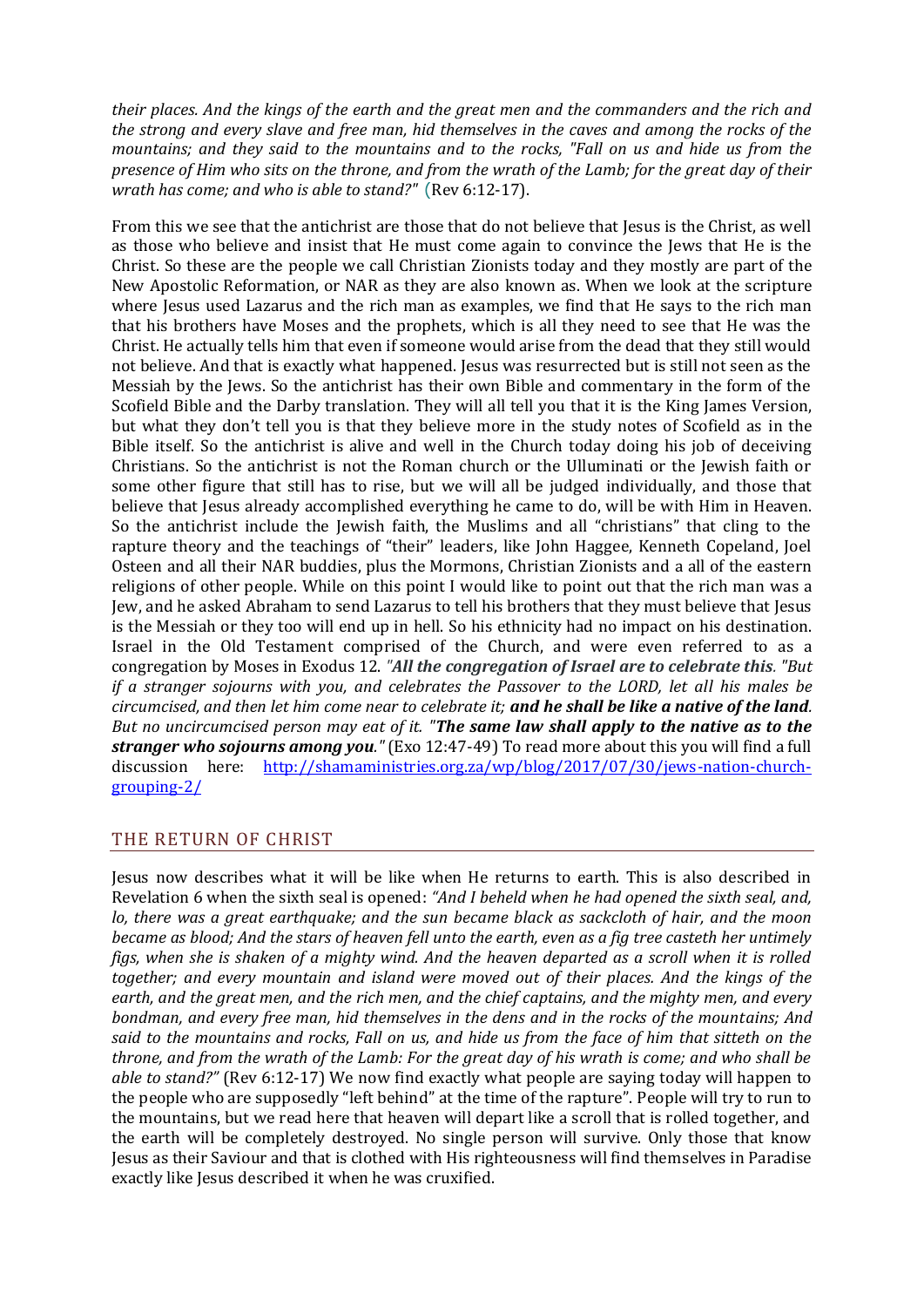Now the words from Jesus Himself: *"For as the lightning cometh out of the east, and shineth even unto the west; so shall also the coming of the Son of man be. For wheresoever the carcase is, there will the eagles be gathered together. Immediately after the tribulation of those days shall the sun be darkened, and the moon shall not give her light, and the stars shall fall from heaven, and the powers of the heavens shall be shaken: And then shall appear the sign of the Son of man in heaven: and then shall all the tribes of the earth mourn, and they shall see the Son of man coming in the clouds of heaven with power and great glory. And he shall send his angels with a great sound of a trumpet, and they shall gather together his elect from the four winds, from one end of heaven to the other. Now learn a parable of the fig tree; When his branch is yet tender, and putteth forth leaves, ye know that summer is nigh: So likewise ye, when ye shall see all these things, know that it is near, even at the doors. Verily I say unto you, This generation shall not pass, till all these things be fulfilled. Heaven and earth shall pass away, but my words shall not pass away. But of that day and hour knoweth no man, no, not the angels of heaven, but my Father only. But as the days of Noe were, so shall also the coming of the Son of man be. For as in the days that were before the flood they were eating and drinking, marrying and giving in marriage, until the day that Noe entered into the ark, And knew not until the flood came, and took them all away; so shall also the coming of the Son of man be. Then shall two be in the field; the one shall be taken, and the other left. Two women shall be grinding at the mill; the one shall be taken, and the other left. Watch therefore: for ye know not what hour your Lord doth come. But know this, that if the goodman of the house had known in what watch the thief would come, he would have watched, and would not have suffered his house to be broken up. Therefore be ye also ready: for in such an hour as ye think not the Son of man cometh. Who then is a faithful and wise servant, whom his lord hath made ruler over his household, to give them meat in due season? Blessed is that servant, whom his lord when he cometh shall find so doing. Verily I say unto you, That he shall make him ruler over all his goods. But and if that evil servant shall say in his heart, My lord delayeth his coming; And shall begin to smite his fellowservants, and to eat and drink with the drunken; The lord of that servant shall come in a day when he looketh not for him, and in an hour that he is not aware of, And shall cut him asunder, and appoint him his portion with the hypocrites: there shall be weeping and gnashing of teeth."* (Mat 24:27-51)

This section describes how this earth and this timeframe will pass. We have to be ready at all times to meet our Saviour, and not postphone till tomorrow to do what is required to be saved. We just cannot sit around and think that we have lots of time, as no one knows when the end will be. The one part I emphasized in this scripture above that has a huge impact on how we interpret this passage is as follows: "*And he shall send his angels with a great sound of a trumpet, and they shall gather together his elect from the four winds, from one end of heaven to the other.* This proves to us that there are different parts in heaven for people who believe differently from others. I explain these areas in three of my previous books, "The Revelation of John Revealed", "Is Egypt in Heaven?", and the final one "A Wakeup Call". All three these books explain how the prophets of the Old Testament prophesied over different nations, and what will happen to them. All these people will be found in differing parts of heaven according to the way they believed, as also pointed out by John in the first three chapter of the book of Revelation. And this will all happen in heaven. You can download all these books for free from my website at<http://shamaministries.org.za/wp/download-links/> These books may just assist you in your search and may cause that you end up in Jerusalem in heaven when Jesus returns on the clouds, or when you die. The choice is yours.

# CHAPTER 25 – THE SEPARATION BETWEEN THE SHEEP AND THE GOATS

We can now start with chapter 25. This is where Jesus will start His seperation process between those who really believed Him as their Saviour, and those that went through the motions of being a Christian, but never really believed in Him. The first measurement will be if the people allowed the Holy Spirit in their lives, and displayed the working and anoiting of the Holy Spirit in their lives. That is what the parrable of the ten bridesmaids is all about. This shows us that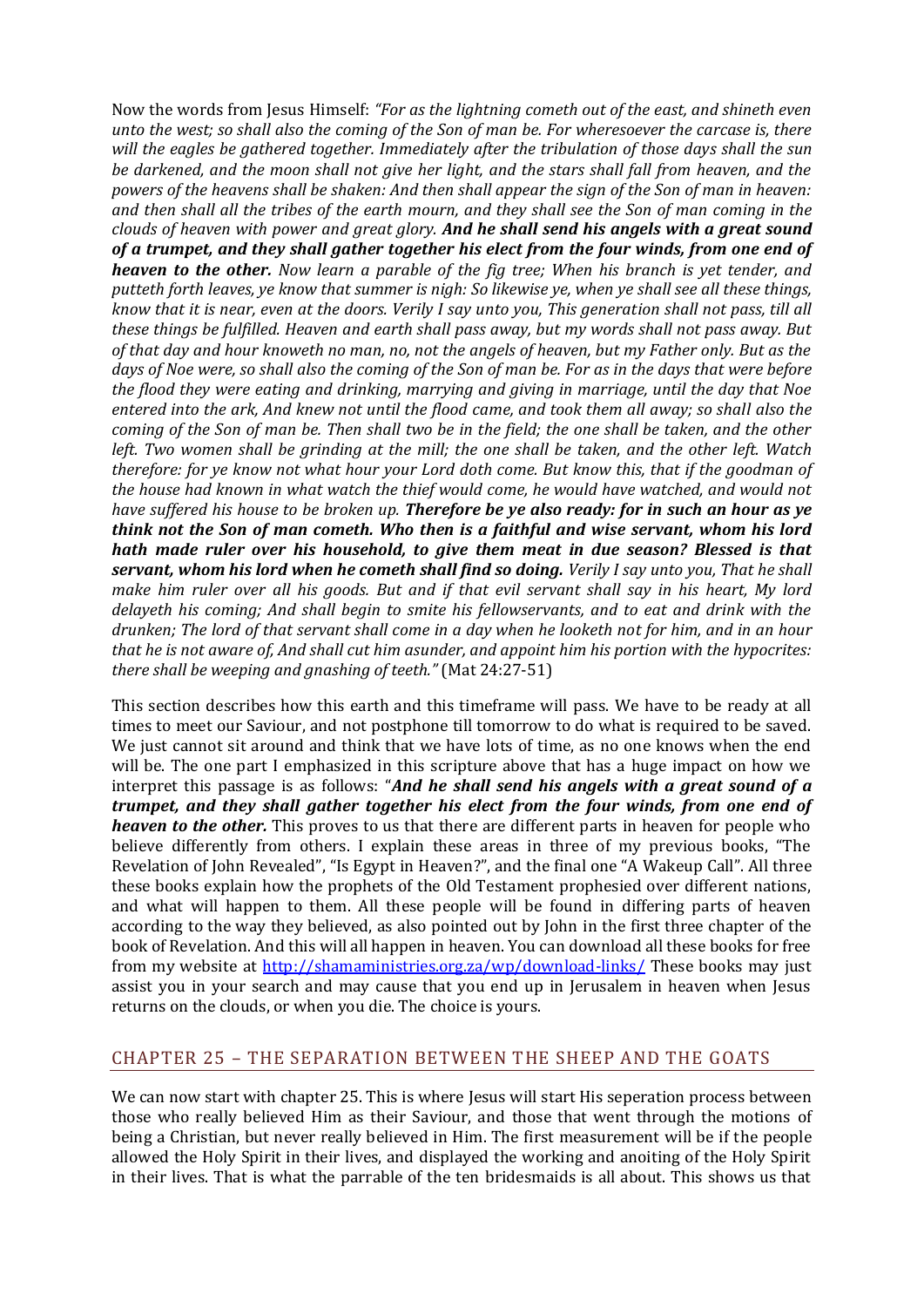half of all people who call themselves Christians will fail this test even though they saw Jesus as their saviour. They will not be allowed at the wedding as detailed in Revelation 19: *"And I heard as it were the voice of a great multitude, and as the voice of many waters, and as the voice of mighty thunderings, saying, Alleluia: for the Lord God omnipotent reigneth. Let us be glad and rejoice, and give honour to him: for the marriage of the Lamb is come, and his wife hath made herself ready. And to her was granted that she should be arrayed in fine linen, clean and white: for the fine linen is the righteousness of saints. And he saith unto me, Write, Blessed are they which are called unto the marriage supper of the Lamb. And he saith unto me, These are the true sayings of God. And I fell at his feet to worship him. And he said unto me, See thou do it not: I am thy fellowservant, and of thy brethren that have the testimony of Jesus: worship God: for the testimony of Jesus is the spirit of prophecy*." (Rev 19:6-10) And this is only the first separation. This part really shocked me when I realised that 50% of those people who call themselves Christians, will not even clear the first hurdle. They will stumble never to be seen in the New Jerusalem in Heaven.

*"Then shall the kingdom of heaven be likened unto ten virgins, which took their lamps, and went forth to meet the bridegroom. And five of them were wise, and five were foolish. They that were foolish took their lamps, and took no oil with them: But the wise took oil in their vessels with their lamps. While the bridegroom tarried, they all slumbered and slept. And at midnight there was a cry made, Behold, the bridegroom cometh; go ye out to meet him. Then all those virgins arose, and trimmed their lamps. And the foolish said unto the wise, Give us of your oil; for our lamps are gone out. But the wise answered, saying, Not so; lest there be not enough for us and you: but go ye rather to them that sell, and buy for yourselves. And while they went to buy, the bridegroom came; and they that were ready went in with him to the marriage: and the door was shut. Afterward came also the other virgins, saying, Lord, Lord, open to us. But he answered and said, Verily I say unto you, I know you not. Watch therefore, for ye know neither the day nor the hour wherein the Son of man cometh."* (Mat 25:1-13)

This passage shows us that we must at all times be ready to expect the Bridegroom. Should we decide to wait we will miss this wedding. That is one of the reasons John tells us to do the works expected of us, as that will be our clothing for this wedding feast. *"And I heard as it were the voice of a great multitude, and as the voice of many waters, and as the voice of mighty thunderings, saying, Alleluia: for the Lord God omnipotent reigneth. Let us be glad and rejoice, and give honour to him: for the marriage of the Lamb is come, and his wife hath made herself ready. And to her was granted that she should be arrayed in fine linen, clean and white: for the fine linen is the righteousness of saints."* (Rev 19:6-8) Without righteousness and deeds of righteousness which accompany our conversion from sinner to child of the Most High, it is impossible to attend the wedding feast. That is what Paul preached to the people also: *"Whereupon, O king Agrippa, I was not disobedient unto the heavenly vision: But shewed first unto them of Damascus, and at Jerusalem, and throughout all the coasts of Judaea, and then to the Gentiles, that they should repent and turn to God, and do works meet for repentance. For these causes the Jews caught me in the temple, and went about to kill me. Having therefore obtained help of God, I continue unto this day, witnessing both to small and great, saying none other things than those which the prophets and Moses did say should come: That Christ should suffer, and that he should be the first that should rise from the dead, and should shew light unto the people, and to the Gentiles."* (Act 26:19-23)

## THE SECOND REASON HOW THE GOATS WILL BE SEPERATED FROM THE SHEEP

We now come to the second separation. *"For the kingdom of heaven is as a man travelling into a far country, who called his own servants, and delivered unto them his goods. And unto one he gave five talents, to another two, and to another one; to every man according to his several ability; and straightway took his journey. Then he that had received the five talents went and traded with*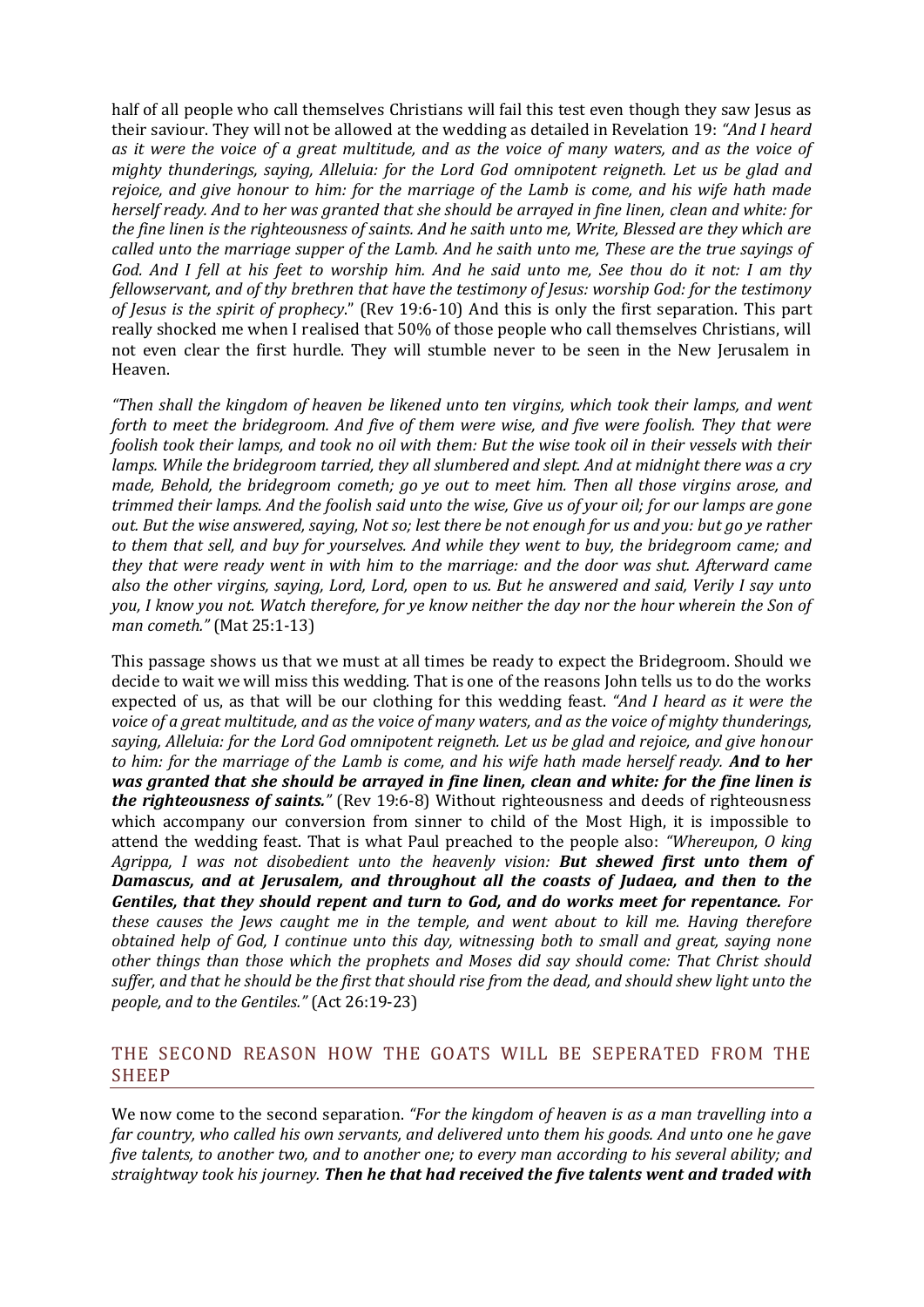*the same, and made them other five talents. And likewise he that had received two, he also gained other two. But he that had received one went and digged in the earth, and hid his lord's money. After a long time the lord of those servants cometh, and reckoneth with them. And so he that had received five talents came and brought other five talents, saying, Lord, thou deliveredst unto me five talents: behold, I have gained beside them five talents more. His lord said unto him, Well done, thou good and faithful servant: thou hast been faithful over a few things, I will make thee ruler over many things: enter thou into the joy of thy lord. He also that had received two talents came and said, Lord, thou deliveredst unto me two talents: behold, I have gained two other talents beside them. His lord said unto him, Well done, good and faithful servant; thou hast been faithful over a few things, I will make thee ruler over many things: enter thou into the joy of thy lord. Then he which had received the one talent came and said, Lord, I knew thee that thou art an hard man, reaping where thou hast not sown, and gathering where thou hast not strawed: And I was afraid, and went and hid thy talent in the earth: lo, there thou hast that is thine. His lord answered and said unto him, Thou wicked and slothful servant, thou knewest that I reap where I sowed not, and gather where I have not strawed: Thou oughtest therefore to have put my money to the exchangers, and then at my coming I should have received mine own with usury. Take therefore the talent from him, and give it unto him which hath ten talents. For unto every one that hath shall be given, and he shall have abundance: but from him that hath not shall be taken away even that which he hath. And cast ye the unprofitable servant into outer darkness: there shall be weeping and gnashing of teeth."* (Mat 25:14-30) What do you do with the talents that the LORD has given you? Do you sit back and enjoy life, or do you actively work with it in order to ensure that your talents are used to enhance your own life and those around you? We have to remember that not every person received the same talents, but according to 1 Corinthians 12 we all have received talents. So what will the LORD find on His return? Did you cultivate it or didn't you?

## THE FINAL SEPARATION – THE BROTHERLY LOVE

After we have passed the first part of the law of love, which covered our love towards the LORD, we now get to the second part, the love your neighbour part. *"When the Son of man shall come in his glory, and all the holy angels with him, then shall he sit upon the throne of his glory: And before him shall be gathered all nations: and he shall separate them one from another, as a shepherd divideth his sheep from the goats: And he shall set the sheep on his right hand, but the goats on the left. Then shall the King say unto them on his right hand, Come, ye blessed of my Father, inherit the kingdom prepared for you from the foundation of the world: For I was an hungred, and ye gave me meat: I was thirsty, and ye gave me drink: I was a stranger, and ye took me in: Naked, and ye clothed me: I was sick, and ye visited me: I was in prison, and ye came unto me. Then shall the righteous answer him, saying, Lord, when saw we thee an hungred, and fed thee? or thirsty, and gave thee drink? When saw we thee a stranger, and took thee in? or naked, and clothed thee? Or when saw we thee sick, or in prison, and came unto thee? And the King shall answer and say unto them, Verily I say unto you, Inasmuch as ye have done it unto one of the least of these my brethren, ye have done it unto me. Then shall he say also unto them on the left hand, Depart from me, ye cursed, into everlasting fire, prepared for the devil and his angels: For I was an hungred, and ye gave me no meat: I was thirsty, and ye gave me no drink: I was a stranger, and ye took me not in: naked, and ye clothed me not: sick, and in prison, and ye visited me not. Then shall they also answer him, saying, Lord, when saw we thee an hungred, or athirst, or a stranger, or naked, or sick, or in prison, and did not minister unto thee? Then shall he answer them, saying, Verily I say unto you, Inasmuch as ye did it not to one of the least of these, ye did it not to me. And these shall go away into everlasting punishment: but the righteous into life eternal."* (Mat 25:31-46)

How do you treat your neighbour? Just remember that your closest neighbour happens to be the person you are married to. Did you live in harmony, or did you treat your partner as a slave? Then we can expand that to include or children. What do they think of you? Did you raise them as required by the Bible, or did you leave them to find their own discoveries? Did you show the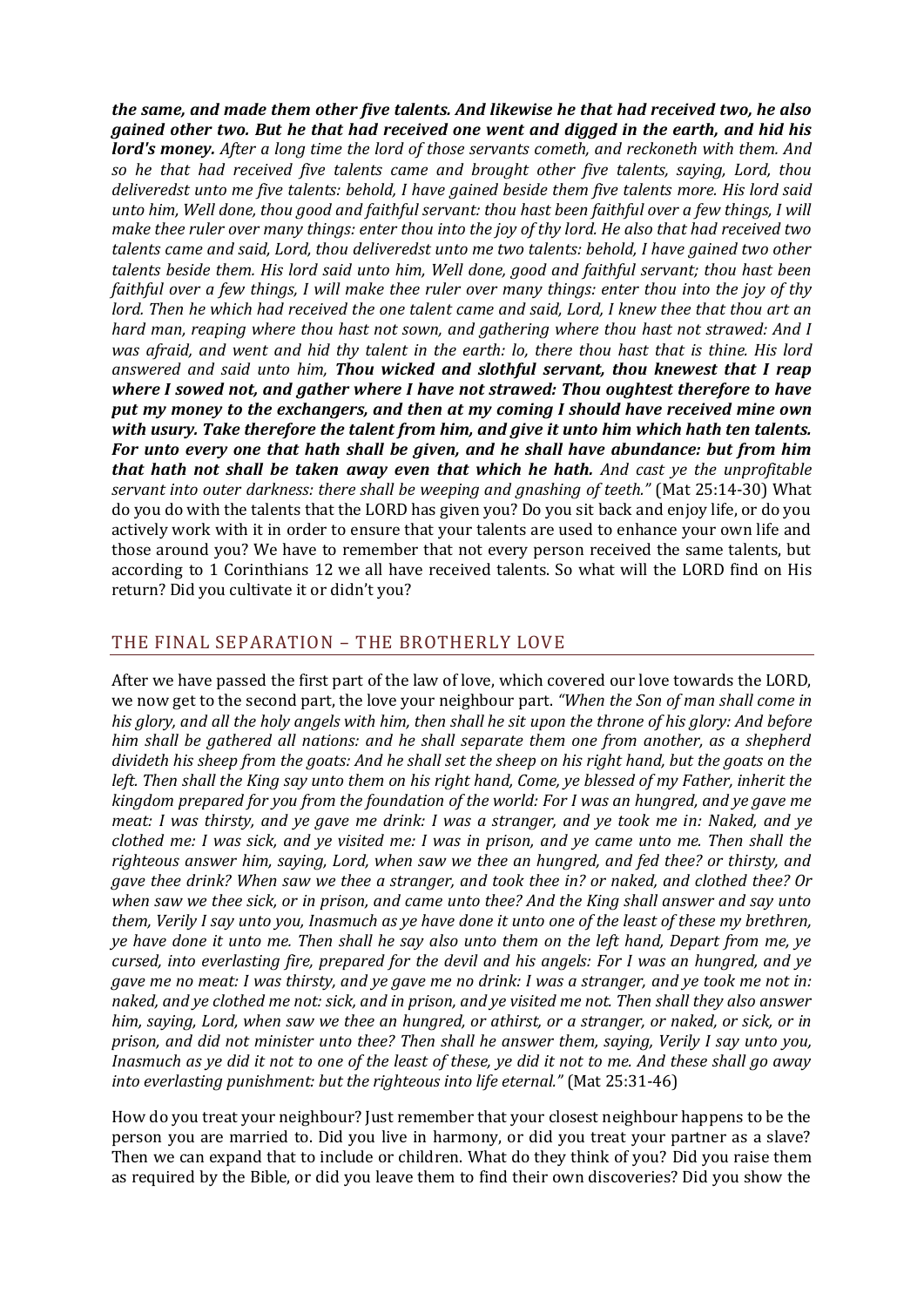love of Jesus to every person in your household? John gave us a very useful description of what it means to love your neighbour. *"For this is the message that ye heard from the beginning, that we should love one another. Not as Cain, who was of that wicked one, and slew his brother. And wherefore slew he him? Because his own works were evil, and his brother's righteous. Marvel not, my brethren, if the world hate you. We know that we have passed from death unto life, because we love the brethren. He that loveth not his brother abideth in death. Whosoever hateth his brother is a murderer: and ye know that no murderer hath eternal life abiding in him. Hereby perceive we the love of God, because he laid down his life for us: and we ought to lay down our lives for the brethren. But whoso hath this world's good, and seeth his brother have need, and shutteth up his bowels of compassion from him, how dwelleth the love of God in him? My little children, let us not love in word, neither in tongue; but in deed and in truth. And hereby we know that we are of the truth, and shall assure our hearts before him. For if our heart condemn us, God is greater than our heart, and knoweth all things. Beloved, if our heart condemn us not, then have we confidence toward God. And whatsoever we ask, we receive of him, because we keep his commandments, and do those things that are pleasing in his sight. And this is his commandment, That we should believe on the name of his Son Jesus Christ, and love one another, as he gave us commandment. And he that keepeth his commandments dwelleth in him, and he in him. And hereby we know that he abideth in us, by the Spirit which he hath given us."* (1Jn 3:11-24) I do not believe that it is necessary to expand on this portion of scripture, as John did an excellent job of describing brotherly love in a language that every person will understand.

James also weighs in on this subject: *"What doth it profit, my brethren, though a man say he hath faith, and have not works? can faith save him? If a brother or sister be naked, and destitute of daily food, And one of you say unto them, Depart in peace, be ye warmed and filled; notwithstanding ye give them not those things which are needful to the body; what doth it profit? Even so faith, if it hath not works, is dead, being alone. Yea, a man may say, Thou hast faith, and I have works: shew me thy faith without thy works, and I will shew thee my faith by my works. Thou believest that there is one God; thou doest well: the devils also believe, and tremble. But wilt thou know, O vain man, that faith without works is dead? Was not Abraham our father justified by works, when he had offered Isaac his son upon the altar? Seest thou how faith wrought with his works, and by works was faith made perfect? And the scripture was fulfilled which saith, Abraham believed God, and it was imputed unto him for righteousness: and he was called the Friend of God. Ye see then how that by works a man is justified, and not by faith only. Likewise also was not Rahab the harlot justified by works, when she had received the messengers, and had sent them out another way? For as the body without the spirit is dead, so faith without works is dead also."* (Jas 2:14-26)

So this is how Jesus will do the final sifting to separate the goats from the sheep. So this will be His final action, with the sheep going with Him, and the other sent to everlasting darkness.

I trust that this short study will unlock the endtimes for us so that we do not have to look or listen to every other person's explanation of the endtimes. You can read Isaiah 58 to see how he saw the seperation between the sheep and the goats. We all want to point to a specific person or grouping as the antichrist, but Isaiah also knew that the antichrist will rise from within the people of the LORD. "How is the faithful city become an harlot! it was full of judgment; righteousness lodged in it; but now murderers. Thy silver is become dross, thy wine mixed with water: Thy princes are rebellious, and companions of thieves: every one loveth gifts, and followeth after rewards: they judge not the fatherless, neither doth the cause of the widow come unto them. Therefore saith the Lord, the LORD of hosts, the mighty One of Israel, Ah, I will ease me of mine adversaries, and avenge me of mine enemies: And I will turn my hand upon thee, and purely purge away thy dross, and take away all thy tin:" (Isa 1:21-25)

Jesus in these two chapters gave us all the information required to show us what to do in order to spend eternity with Him. But He also showed us how easy it is to miss the destination He has planned for every person as well as what will happen if we are not prepared for His return. It is really not rocket science or smoke and mirrors type of things that so many people dish up